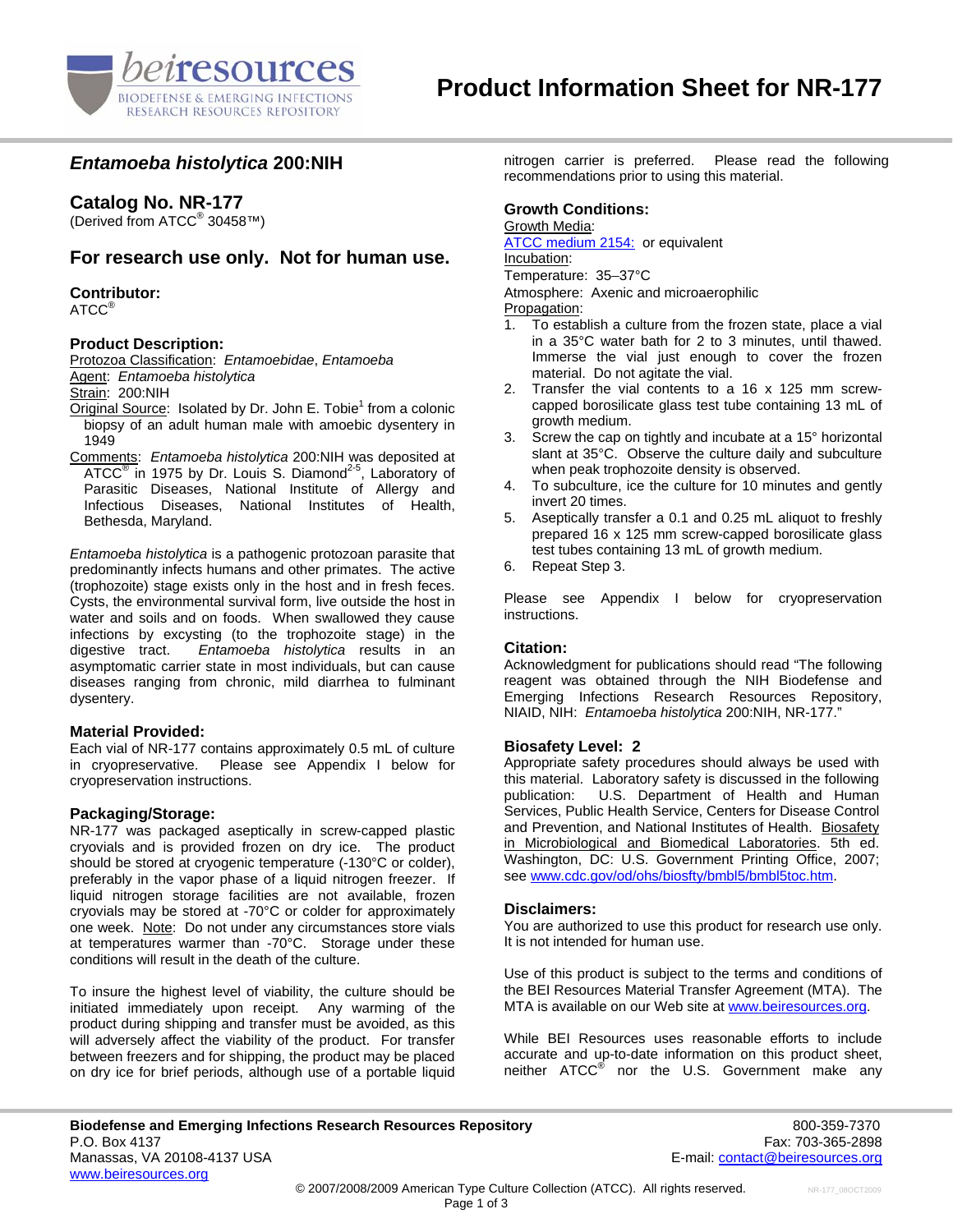

warranties or representations as to its accuracy. Citations from scientific literature and patents are provided for informational purposes only. Neither  $\tt{ATCC}^{\circledR}$  nor the U.S. Government warrants that such information has been confirmed to be accurate.

This product is sent with the condition that you are responsible for its safe storage, handling, use and disposal. ATCC<sup>®</sup> and the U.S. Government are not liable for any damages or injuries arising from receipt and/or use of this product. While reasonable effort is made to ensure While reasonable effort is made to ensure authenticity and reliability of materials on deposit, the U.S. Government, ATCC<sup>®</sup>, their suppliers and contributors to BEI Resources are not liable for damages arising from the misidentification or misrepresentation of products.

#### **Use Restrictions:**

**This material is distributed for internal research, noncommercial purposes only.** This material, its product or its derivatives may not be distributed to third parties. Except as performed under a U.S. Government contract, individuals contemplating commercial use of the material, its products or its derivatives must contact the contributor to determine if a license is required. U.S. Government contractors may need a license before first commercial sale.

#### **References:**

- 1. Tobie, J. E. "Experimental Infection of the Rabbit with *Endamoeba histolytica*." Am. J. Trop. Med. Hyg. 29 (1949): 859–870. PubMed: 15395136.
- 2. Clark, C. G. and L. S. Diamond. "Methods for Cultivation of Luminal Parasitic Protists of Clinical Importance." Clin. Microbiol. Rev. 15 (2002): 329–341. PubMed: 12097242.
- 3. Diamond, L. S. "Axenic Cultivation of *Entamoeba histolytica*: Progress and Problems." Arch. Invest. Med. (Mex.) 11 (1980): 47–54. PubMed: 6258527.
- 4. Diamond, L. S. "Techniques of Axenic Cultivation of *Entamoeba histolytica* Schaudinn, 1903 and *E. histolytica*-Like Amebae." J. Parasitol. 54 (1968): 1047– 1056. PubMed: 4319346.
- 5. Diamond, L. S. "Axenic Cultivation of *Entamoeba histolytica*." Science 134 (1961): 336–337. PubMed: 13722605.
- 6. Ghosh, S., et al. "Molecular Epidemiology of *Entamoeba*  spp.: Evidence of a Bottleneck (Demographic Sweep) and Transcontinental Spread of Diploid Parasites." J. Clin. Microbiol. 38 (2000): 3815–3821. PubMed: 11015408.
- 7. Loftus, B., et al. "The Genome of the Protist Parasite *Entamoeba histolytica*." Nature 433 (2005): 865–868. PubMed: 15729342.

ATCC $^{\circ}$  is a trademark of the American Type Culture Collection.